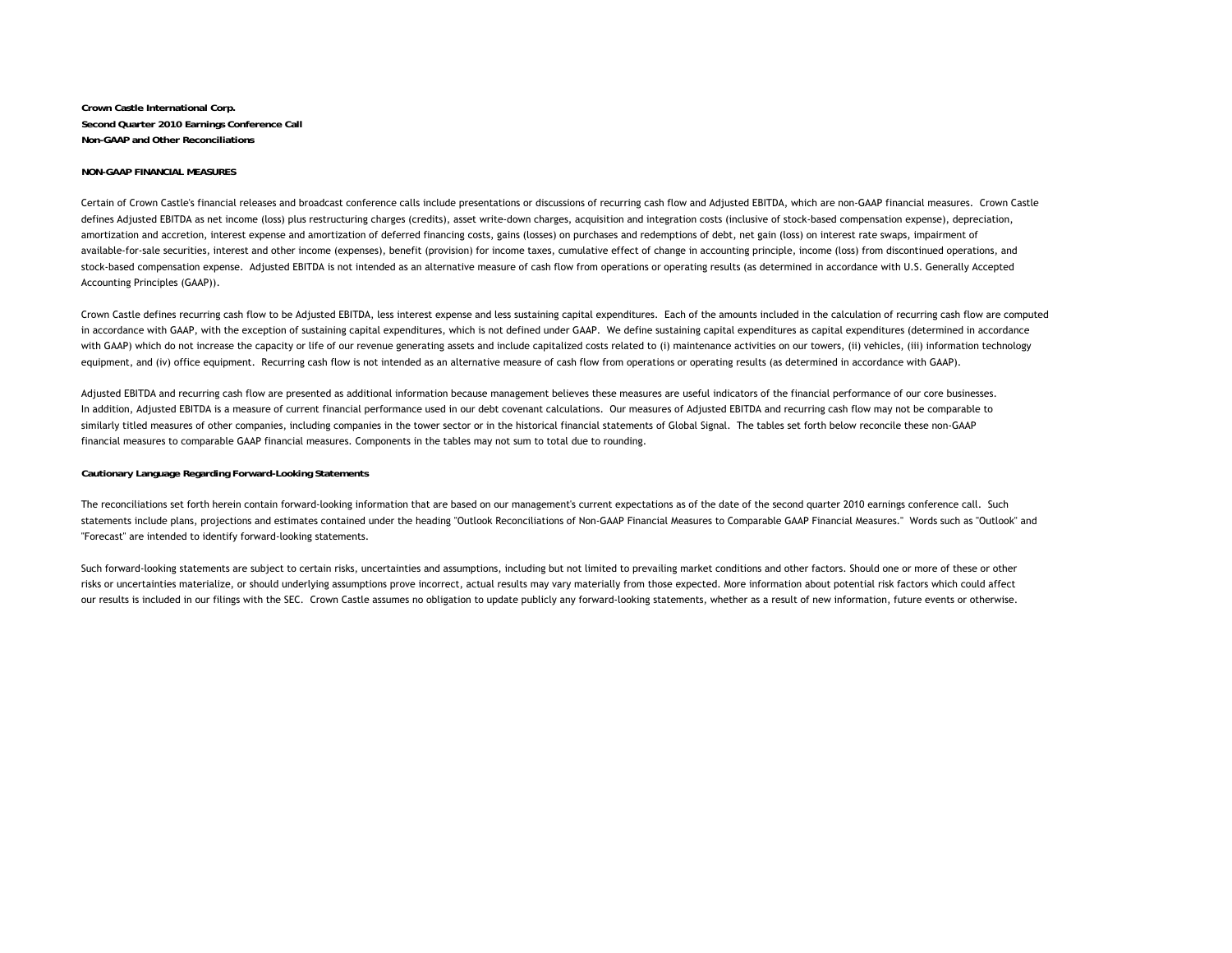# **Historical Reconciliations of Non-GAAP Financial Measures to Comparable GAAP Financial Measures:**

**Adjusted EBITDA, recurring cash flow and recurring cash flow per share for the quarters ended June 30, 2010 and June 30, 2009 are computed as follows:**

|                                                                     | For the Three Months Ended |                    |         |  |
|---------------------------------------------------------------------|----------------------------|--------------------|---------|--|
| (in millions, except per share amounts)                             | June 30, 2010              | June 30, 2009      |         |  |
| Net income (loss)                                                   |                            | $(97.6)$ \$        | (111.8) |  |
| Adjustments to increase (decrease) net income (loss):               |                            |                    |         |  |
| Asset write-down charges                                            |                            | 2.6                | 7.3     |  |
| Depreciation, amortization and accretion                            |                            | 134.4              | 131.6   |  |
| Acquisition and integration costs                                   |                            | 0.3                |         |  |
| Interest expense and amortization of deferred financing costs       |                            | 120.3              | 110.3   |  |
| Gains (losses) on purchases and redemptions of debt                 |                            |                    | 98.7    |  |
| Net gain (loss) on interest rate swaps                              |                            | 114.6              | 59.5    |  |
| Interest and other income (expense)                                 |                            | 0.2                | (3.2)   |  |
| Benefit (provision) for income taxes                                |                            | (4.7)              | (54.9)  |  |
| Stock-based compensation expense                                    |                            | 9.9                | 9.5     |  |
| Adjusted EBITDA                                                     |                            | 280.1              | 246.9   |  |
| Less: Interest expense and amortization of deferred financing costs |                            | 120.3 <sup>5</sup> | 110.3   |  |
| Less: Sustaining capital expenditures                               |                            | 4.9                | 5.1     |  |
| Recurring cash flow                                                 |                            | 154.9              | 131.5   |  |
| Weighted average shares outstanding                                 |                            | 286.1              | 286.4   |  |
| Recurring cash flow per share                                       |                            | 0.54               | 0.46    |  |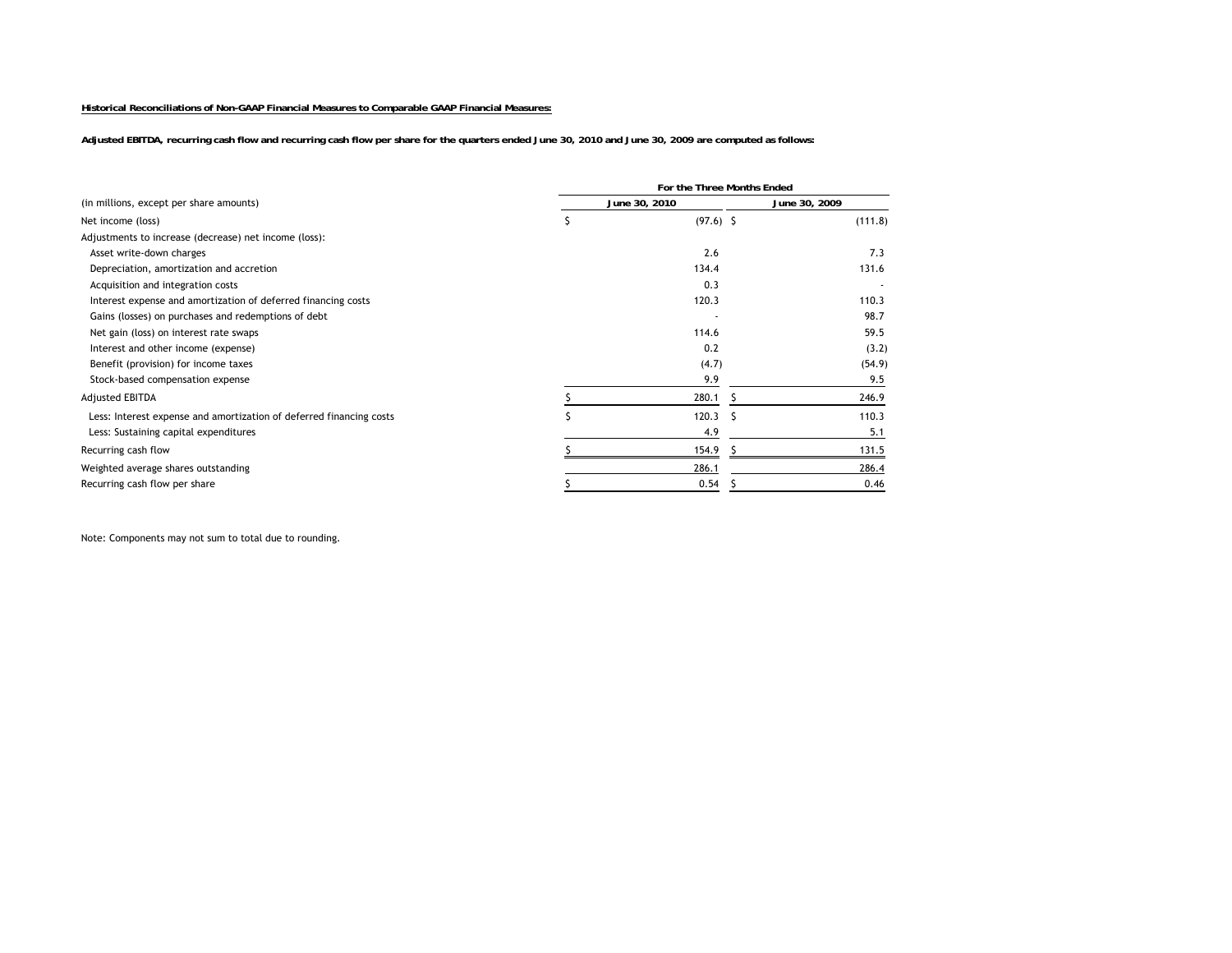# **Historical Reconciliations of Non-GAAP Financial Measures to Comparable GAAP Financial Measures:**

**Adjusted EBITDA and recurring cash flow for the quarters ended September 30, 2009 and September 30, 2008 are computed as follows:**

|                                                                     | For the Three Months Ended |                    |                    |        |
|---------------------------------------------------------------------|----------------------------|--------------------|--------------------|--------|
| (in millions, except per share amounts)                             | September 30, 2009         |                    | September 30, 2008 |        |
| Net income (loss)                                                   | Ś                          | $(31.1)$ \$        |                    | (32.2) |
| Adjustments to increase (decrease) net income (loss):               |                            |                    |                    |        |
| Asset write-down charges                                            |                            | 3.1                |                    | 2.9    |
| Depreciation, amortization and accretion                            |                            | 131.5              |                    | 131.7  |
| Interest expense and amortization of deferred financing costs       |                            | 111.2              |                    | 88.1   |
| Impairment of available-for-sale securities                         |                            |                    |                    | 23.7   |
| Gains (losses) on purchases and redemptions of debt                 |                            | 4.8                |                    | ٠      |
| Net gain (loss) on interest rate swaps                              |                            | 58.3               |                    | (2.4)  |
| Interest and other income (expense)                                 |                            | (2.6)              |                    | 0.9    |
| Benefit (provision) for income taxes                                |                            | (21.8)             |                    | (2.1)  |
| Stock-based compensation expense                                    |                            | 7.2                |                    | 7.1    |
| <b>Adjusted EBITDA</b>                                              |                            | $260.6$ \$         |                    | 217.7  |
| Less: Interest expense and amortization of deferred financing costs |                            | 111.2 <sub>5</sub> |                    | 88.1   |
| Less: Sustaining capital expenditures                               |                            | 5.6                |                    | 6.1    |
| Recurring cash flow                                                 |                            | 143.8              |                    | 123.5  |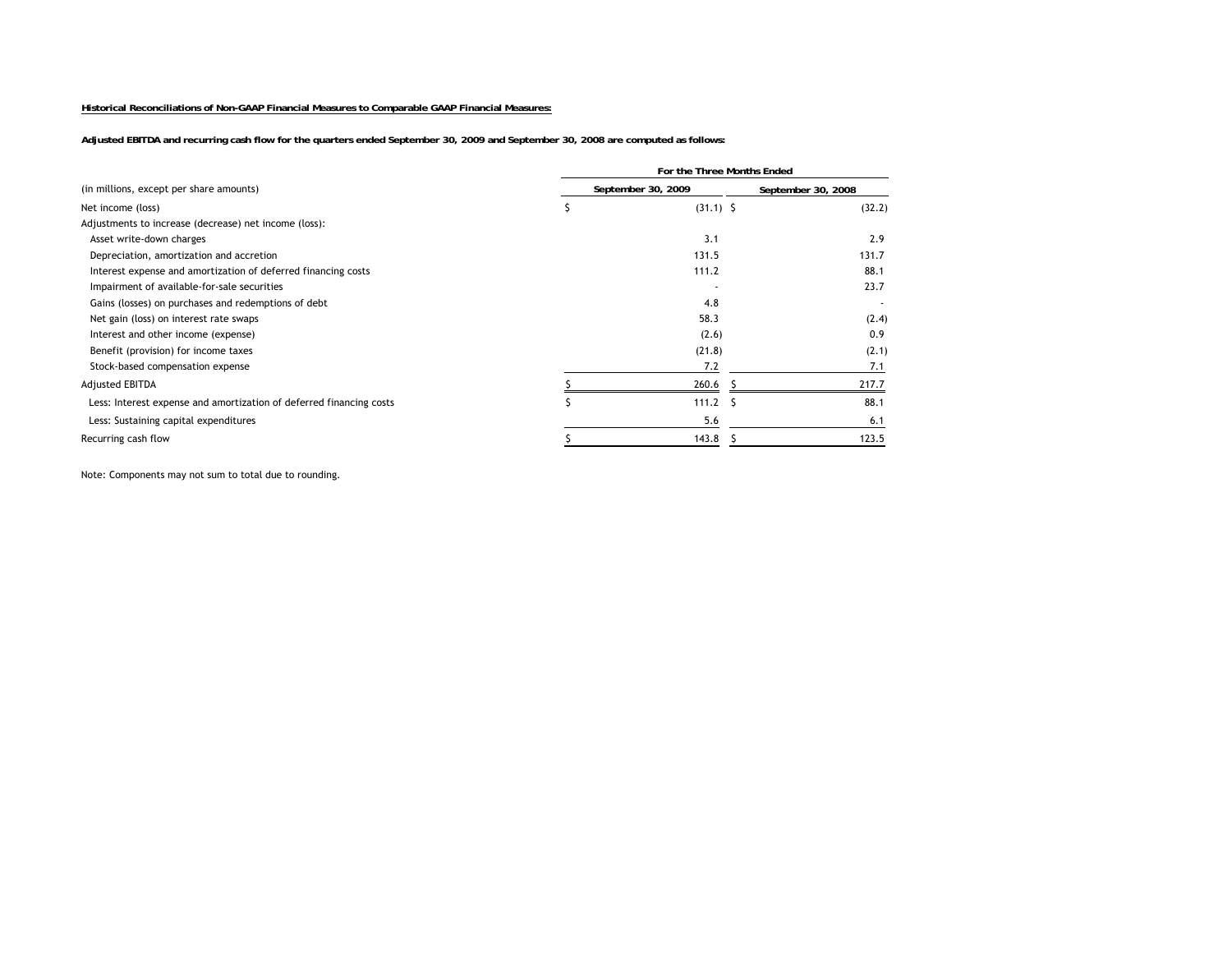# **Historical Reconciliations of Non-GAAP Financial Measures to Comparable GAAP Financial Measures:**

**Adjusted EBITDA and recurring cash flow for the years ended December 31, 2009 and December 31, 2008 are computed as follows:**

|                                                                     | For the Twelve Months Ended |                   |         |  |
|---------------------------------------------------------------------|-----------------------------|-------------------|---------|--|
| (in millions, except per share amounts)                             |                             | December 31, 2009 |         |  |
| Net income (loss)                                                   |                             | $(114.1)$ \$      | (48.9)  |  |
| Adjustments to increase (decrease) net income (loss):               |                             |                   |         |  |
| Asset write-down charges                                            |                             | 19.2              | 16.9    |  |
| Depreciation, amortization and accretion                            |                             | 529.8             | 526.4   |  |
| Acquisition and integration costs                                   |                             |                   | 2.5     |  |
| Interest expense and amortization of deferred financing costs       |                             | 445.8             | 354.1   |  |
| Impairment of available-for-sale securities                         |                             |                   | 56.0    |  |
| Gains (losses) on purchases and redemptions of debt                 |                             | 91.1              |         |  |
| Net gain (loss) on interest rate swaps                              |                             | 93.0              | 37.9    |  |
| Interest and other income (expense)                                 |                             | (5.4)             | (2.1)   |  |
| Benefit (provision) for income taxes                                |                             | (76.4)            | (104.4) |  |
| Stock-based compensation expense                                    |                             | 30.3              | 28.7    |  |
| <b>Adjusted EBITDA</b>                                              |                             | 1,013.3           | 867.1   |  |
| Less: Interest expense and amortization of deferred financing costs |                             | $445.8\quad$      | 354.1   |  |
| Less: Sustaining capital expenditures                               |                             | 28.2              | 27.1    |  |
| Recurring cash flow                                                 |                             | 539.3             | 485.9   |  |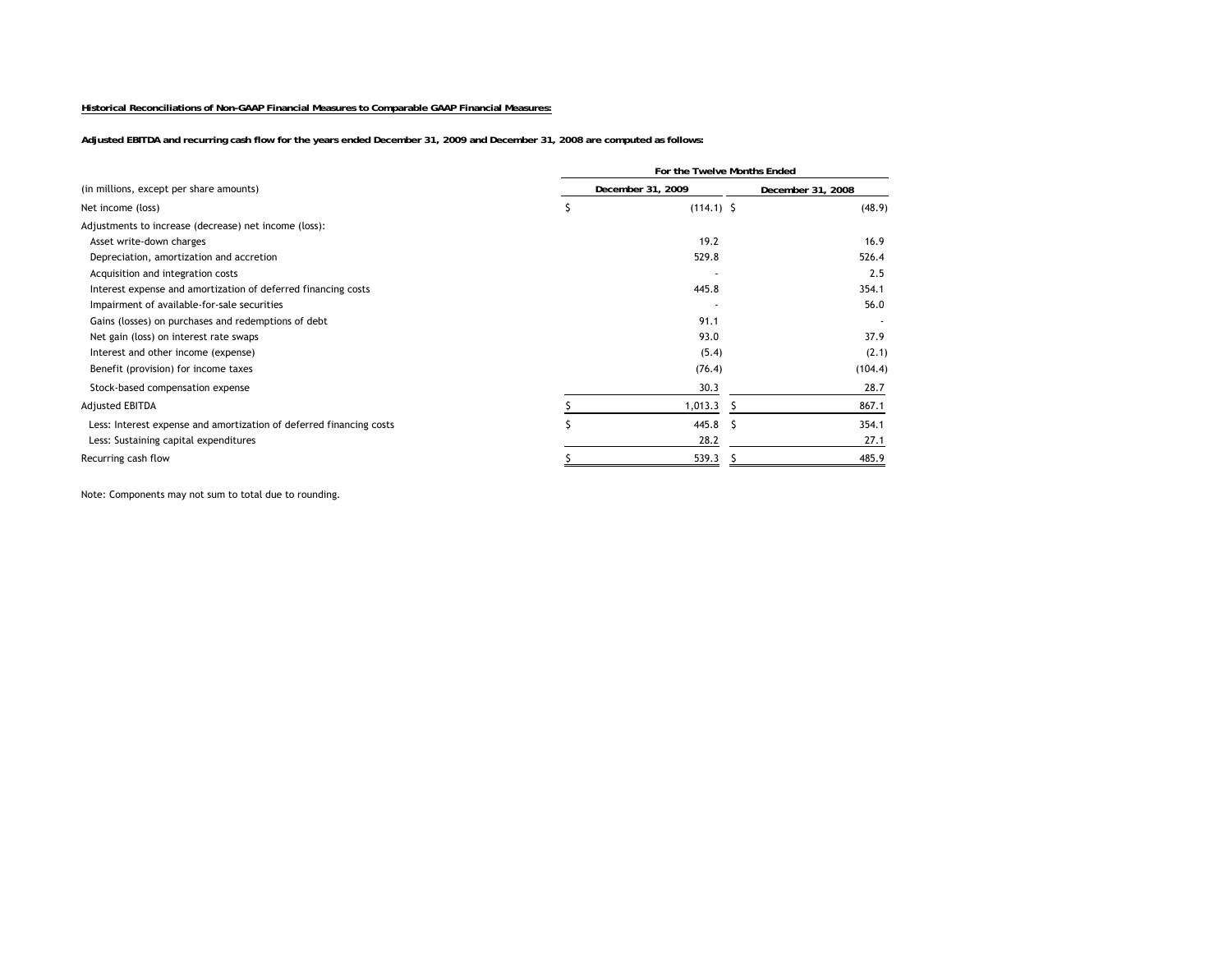# **Reconciliations of Non-GAAP Financial Measures to Comparable GAAP Financial Measures:**

**Adjusted EBITDA, recurring cash flow and recurring cash flow per share for the quarter ending September 30, 2010 and the year ending December 31, 2010 are forecasted as follows:**

|                                                                                    | <b>Forecast Ranges</b> |                      |
|------------------------------------------------------------------------------------|------------------------|----------------------|
| (in millions, except per share amounts)                                            | Q3 2010                | Full Year 2010       |
| Net income $(logs)^{(1)}$                                                          | \$5 to \$32            | $$(209)$ to $$(130)$ |
| Adjustments to increase (decrease) net income (loss):                              |                        |                      |
| Asset write-down charges                                                           | $2$ to 5               | 8 to 20              |
| Depreciation, amortization and accretion                                           | 131 to 136             | 520 to 540           |
| Acquisition and integration costs                                                  | $0$ to $2$             | $0$ to $2$           |
| Interest expense and amortization of deferred financing $costs(2)$                 | 119 to 122             | 477 to 487           |
| Gains (losses) on purchases and redemptions of debt                                |                        | 66 to 66             |
| Net gain (loss) on interest rate swaps                                             | $0$ to $0$             | 188 to 188           |
| Interest and other income $(expense)^{(1)}$                                        | $(2)$ to 2             | $(4)$ to 4           |
| Benefit (provision) for income taxes                                               | $0$ to $3$             | $(15)$ to $(9)$      |
| Stock-based compensation expense                                                   | 7 to 9                 | 33 to 39             |
| <b>Adjusted EBITDA</b>                                                             | \$284 to \$289         | \$1,128 to \$1,143   |
| Less: Interest expense and amortization of deferred financing costs <sup>(2)</sup> | \$119 to \$122         | \$477 to \$487       |
| Less: Sustaining capital expenditures                                              | 7 to 9                 | 22 to 27             |
| Recurring cash flow                                                                | \$156 to \$161         | \$621 to \$636       |
|                                                                                    |                        |                      |

(1) Full year guidance reflects the amount recognized for interest rate swaps through June 30, 2010 only.

(2) Inclusive of approximately \$19 million and \$75 million, respectively, of non-cash expense, including approximately \$11 million and \$44 million, respectively, related to amortization of interest rate swaps.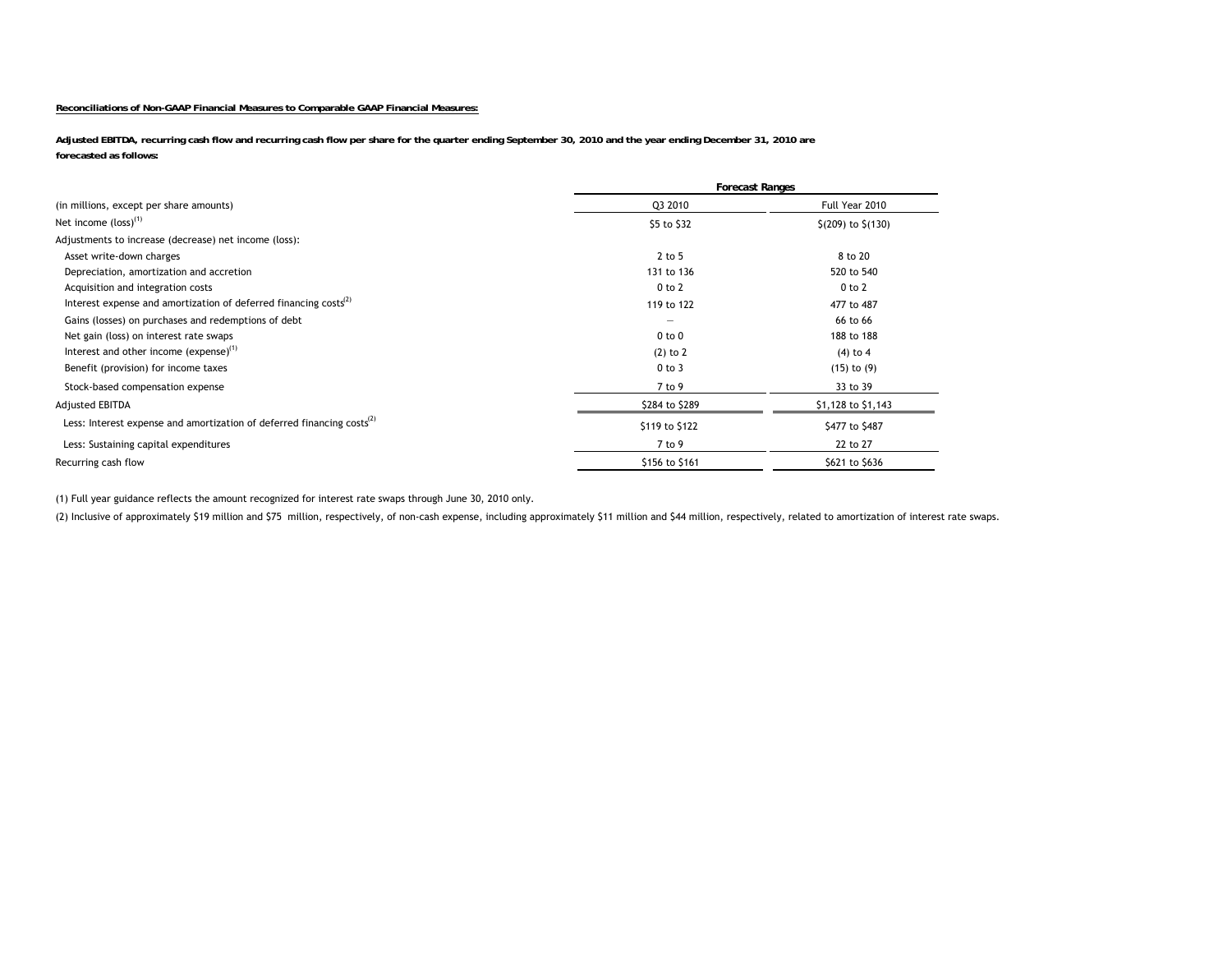#### **OTHER CALCULATIONS:**

**Net debt to Adjusted EBITDA ratios for the quarters ended June 30, 2010, June 30, 2009 and June 30, 2008 are computed as follows:**

|                                                          |               | For the Three Months Ended |               |
|----------------------------------------------------------|---------------|----------------------------|---------------|
| (in millions)                                            | June 30, 2010 | June 30, 2009              | June 30, 2008 |
| Total Debt (face value) at Quarter End                   | 6,485.1       | 6,398.7                    | 6,152.1       |
| Total Cash at Quarter End                                | 242.1         | $335.0$ \$                 | 98.8          |
| Last Quarter Adjusted EBITDA                             | $280.1$ S     | 246.9 <sup>5</sup>         | 213.0         |
| Last Quarter Annualized Adjusted EBITDA                  | $1,120.3$ \$  | 987.4 \$                   | 852.1         |
| Total Net Debt / Last Quarter Annualized Adjusted EBITDA | 5.6X          | 6.1X                       | 7.1X          |

**Cash run-rate interest coverage ratios for the quarters ended June 30, 2010, June 30, 2009 and June 30, 2008 are computed as follows:**

| (in millions)                                                         | For the Three Months Ended |                    |               |
|-----------------------------------------------------------------------|----------------------------|--------------------|---------------|
|                                                                       | June 30, 2010              | June 30, 2009      | June 30, 2008 |
| Interest Expense and Amortization of Deferred Financing Costs         | 120.3 <sup>5</sup>         | 110.3 <sub>5</sub> | 88.8          |
| Amortization of Deferred Financing Cost and Non-Cash Interest Expense | (18.6)                     | (16.2)             | (6.3)         |
| Cash Interest at Quarter End                                          | 101.7                      | 94.0               | 82.5          |
| Last Quarter Adjusted EBITDA                                          | $280.1$ \$                 | 246.9 <sup>5</sup> | 213.0         |
| Last Quarter Adjusted EBITDA / Cash Interest Expense                  | 2.8X                       | 2.6X               | 2.6X          |